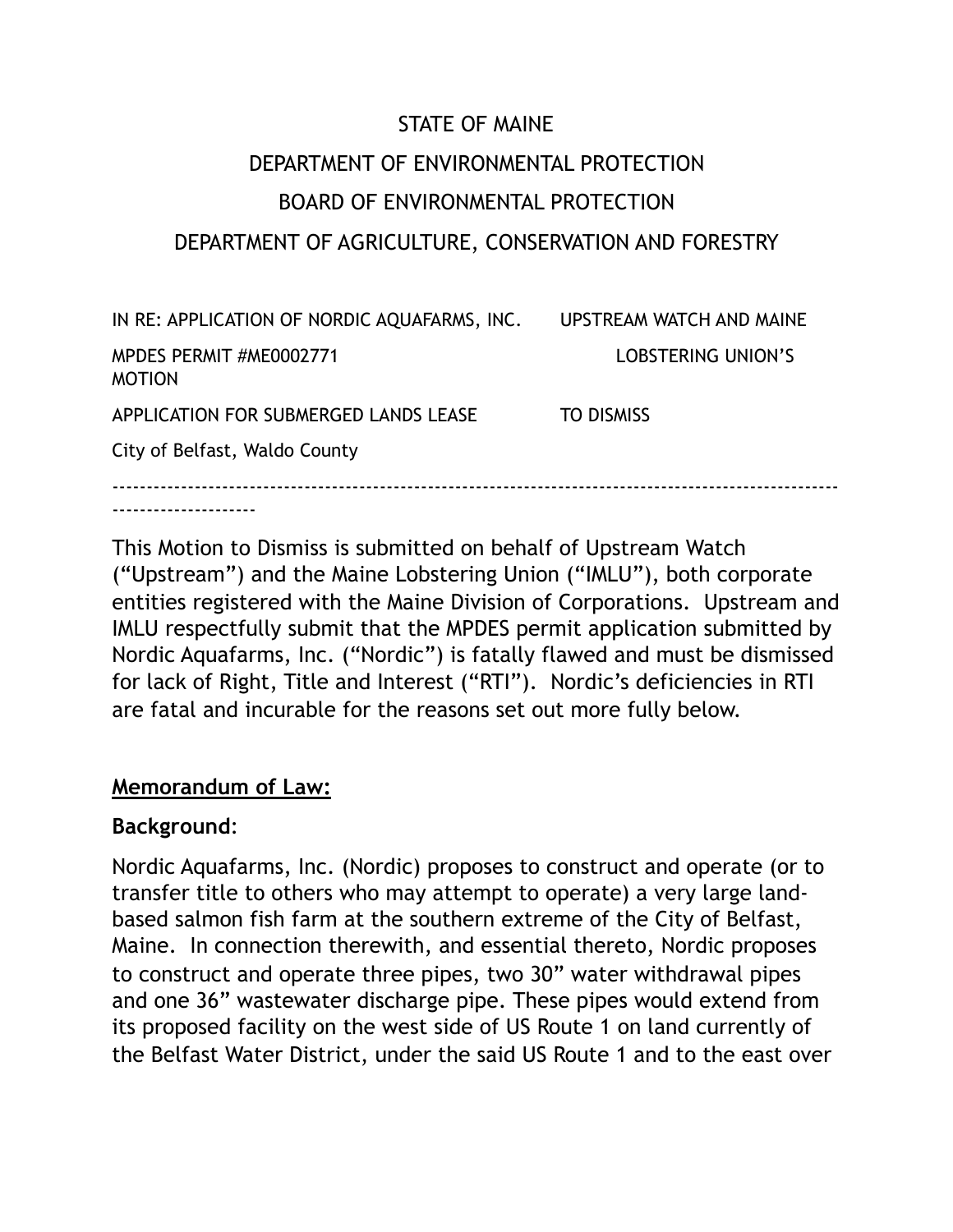1000' into Belfast Bay, a protected cove of Penobscot Bay, and beyond through private property not owned by Nordic.

In order to construct and install said pipes, Nordic must obtain a lease of the "submerged lands" over or through which it proposes to excavate and install its pipes. The State of Maine holds the Submerged Lands in trust for the benefit, rights and use of the general public. The issuance of any lease to any private party requires that the applicant demonstrate that it holds proper "right, title and interest" to the land in question and that "careful consideration of the impacts of such conveyances on public trust rights as well as a just and fair compensation to the public for the private use of the Submerged Lands."

In order to discharge its waste through the 36" pipe into Penobscot Bay without violating the Federal Clean Water Act and companion Maine statutes, Nordic must apply for and obtain a Federal and State permit to discharge under those acts. Any applicant for a permit to discharge under Clean Water Act must demonstrate proof that the applicant has sufficient "Right, Title, or Interest" to the lands needed to create and support its proposed discharge.

Both the Statutes and Rules governing the lease of submerged lands and the discharge of waste to the waters of the United States assign to Nordic the burden of proof that it has acquired and possesses sufficient "Right, Title, or Interest" in all of the land on which the pipes will be located from its facility on the land of the Belfast Water District on the west to the pipe termini in Penobscot Bay on the east. To the date hereof, Nordic has failed to demonstrate proper "Right, Title, or Interest" to the land on which the pipes are proposed to be situated, and as is demonstrated below, Nordic cannot ever do so.

Nonetheless, on or about October 9, 2018 The Department of Agriculture, Conservation and Forestry found that Nordic had submitted an application that was "complete for processing." On or about November 9, 2018, the Department of Environmental Protection found that Nordic's application was "complete for processing." A factual predicate for such a finding was that the respective departments found proper "right, title or interest." No such factual predicate exists.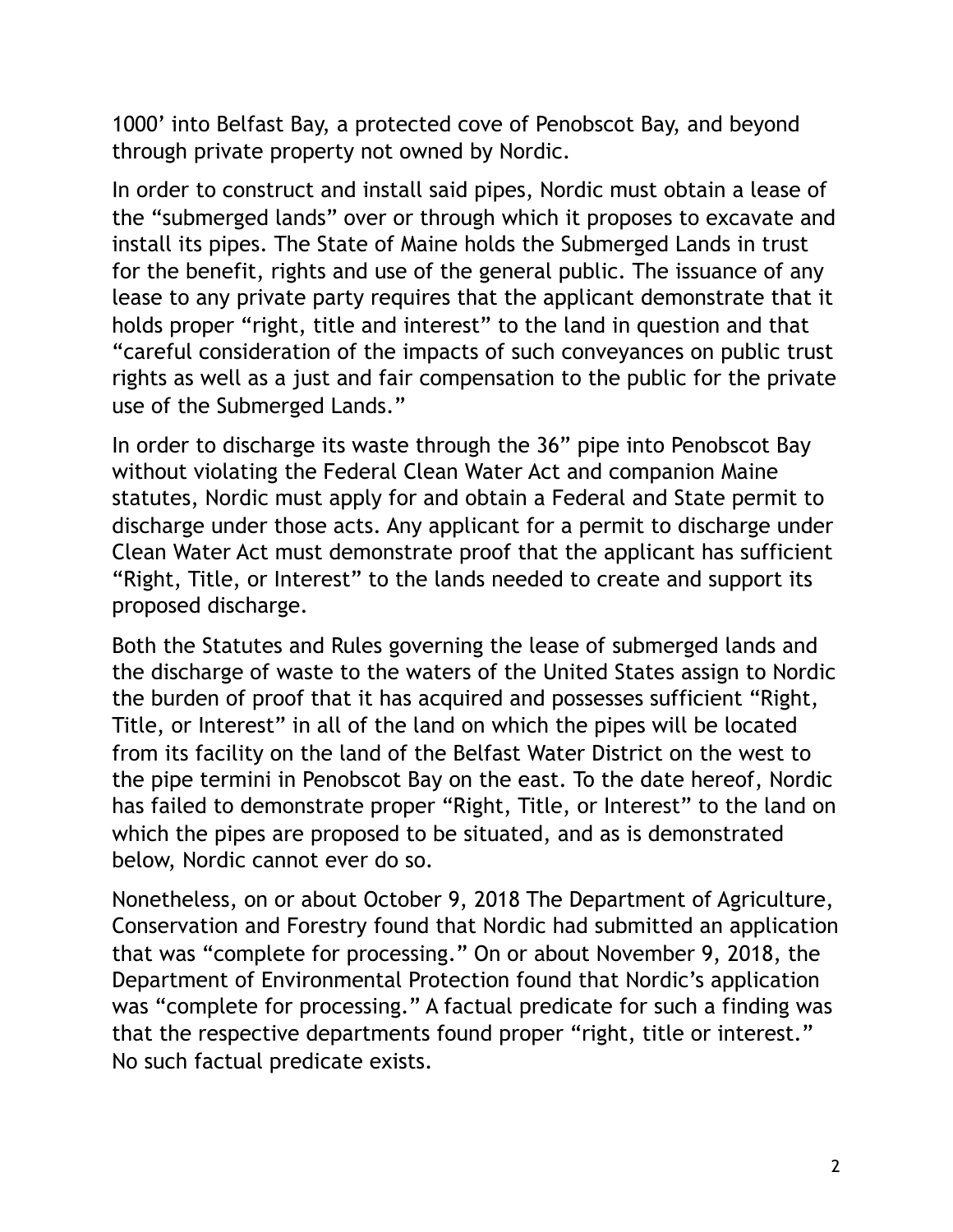## **Applicable Law:**

The Maine Law on Submerged Lands is found at Chapter 53: "Submerged Lands Rules".

"B. General Terms and Conditions

1. Right, Title or Interest in Adjacent Land

a. An applicant for a lease or easement must demonstrate sufficient right, title or interest in the upland property adjacent to the littoral zone in which the lease or easement is sought as follows:

> (1) When the applicant owns the property, a copy of the deed(s) to the property shall be supplied.

(2) When the applicant has a lease on the property, a copy of the lease shall be supplied. The lease shall be of sufficient duration and other terms, as determined by the Bureau, to permit construction and reasonable use of the facility."

The Maine Rules on Clean Water Act discharge permits is found at Chapter 2 of the Department of Environmental protection Rules

The Department of Environmental Protection Rules, Chapter 2, Section 11, subsection B, provides: "The Determination that an application is accepted as complete for processing is based on staff's determination that…sufficient title, right or interest has been demonstrated pursuant to Section 11 (D)...." Section 11 (D) provides:

**Title, right or interest.** Prior to acceptance of an application for processing, an applicant shall demonstrate to the Department's satisfaction sufficient title, right or interest in all of the property that is proposed for development or use. An applicant must maintain sufficient title, right or interest throughout the entire application processing period.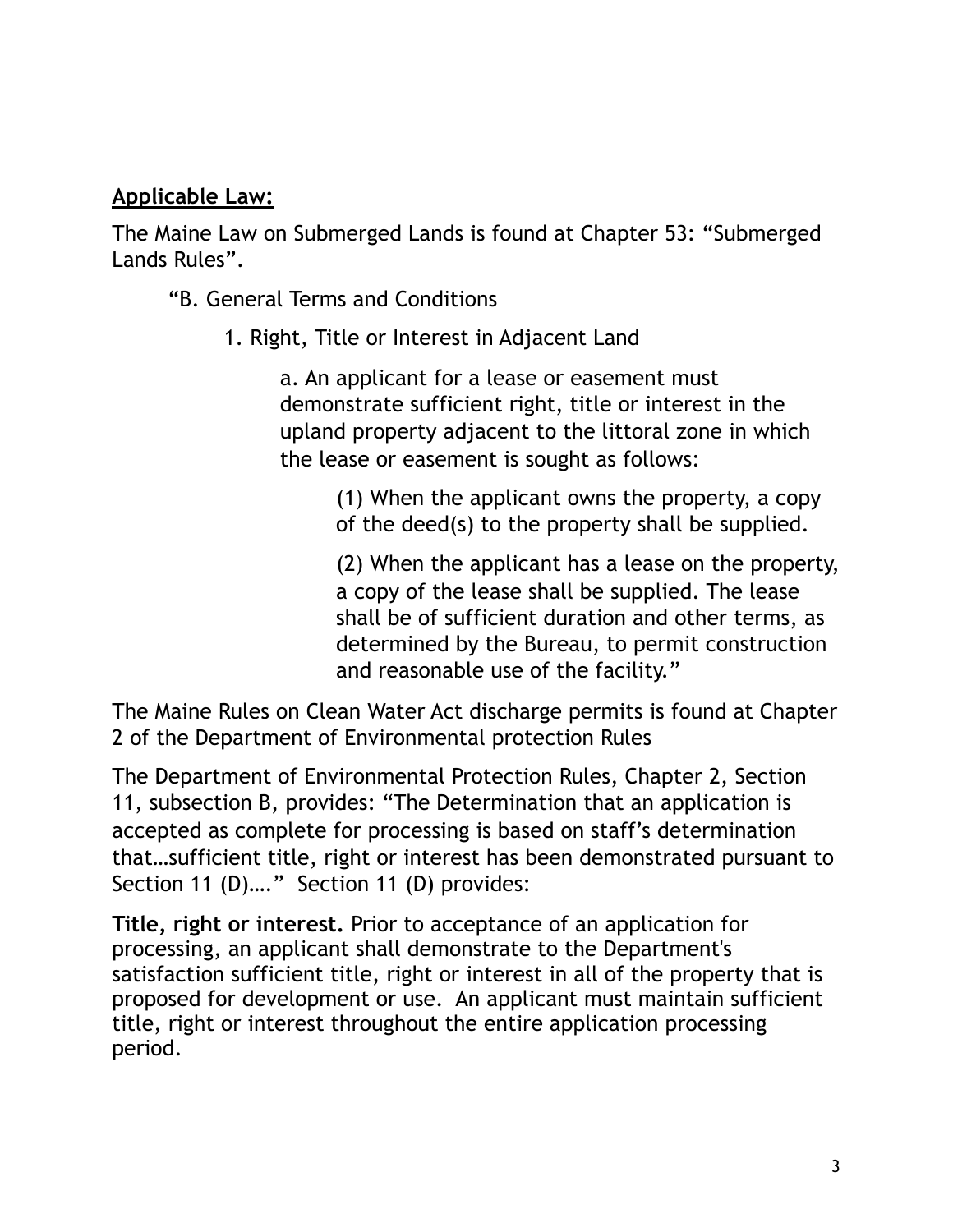Methods of proving title, right or interest include, but are not limited to, the following:

> (1) When the applicant owns the property, a copy of the deed(s) to the property must be supplied;

(2) When the applicant has a lease or easement on the property, a copy of the lease or easement must be supplied. The lease or easement must be of sufficient duration and terms, as determined by the Department, to permit the proposed construction and reasonable use of the property, including reclamation, closure and post closure care, where required. If the project requires a submerged lands lease from the State, evidence must be supplied that the lease has been issued, or that an application is pending and likely to be approved.

(3) When the applicant has an option to buy or lease the property, a copy of the option agreement must be supplied. The option agreement must be sufficient, as determined by the Department, to give rights to title, or a leasehold or easement of sufficient duration and terms to permit the proposed construction and use of the property including closure and post closure care, where required;

The Department may return an application after it has already been accepted as complete for processing if the Department determines that the applicant did not have, or no longer has, sufficient title, right or interest. No fees will be refunded if an application is returned for lack of continued title, right or interest.

## **Argument as to Nordic's Right, Title or interest.**

On the west: The Nordic facility. Nordic proposes to construct a facility to be located on land currently of the Belfast Water District located to the west of US Route 1 on the extreme southerly portion of the City of Belfast, Maine, immediately adjacent to the northerly bound of the Town of Northport, Maine. See map, Exhibit A attached hereto and made a part hereof. From that facility, three pipes, two 30" water intake pipes and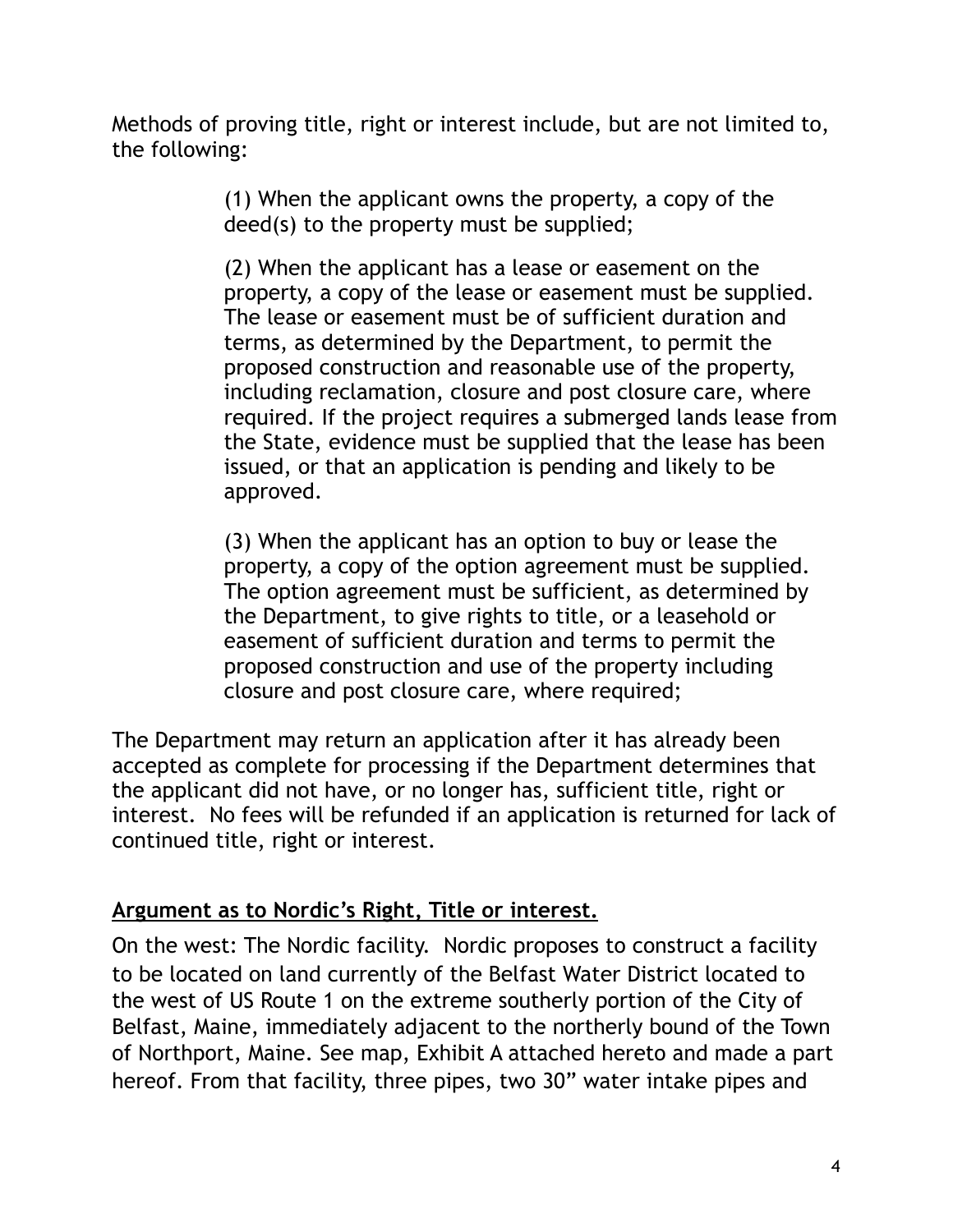one 36" wastewater discharge pipes are proposed to be constructed in an easterly direction, under US Route 1, across private property, and into Belfast Bay.

First problem: US Route 1. The first obstacle for Nordic to reach the Bay is US Route 1. US Route 1 runs in a north/south direction forming a barrier between Nordic's proposed facility and the Bay. To cross US Route 1 with three pipes, Nordic must file an "Application for Private Facility Exception License" from the State of Maine Department of Transportation. To the date hereof, there is no evidence that Nordic has even applied, much less been awarded a license. Without that license, Nordic must confine its activities to the west side of US Route 1 and can never reach the Bay which is, of course, on the east side of US Route 1. Because Nordic has no license to cross US Route 1, it does not have "Right, Title or Interest" in the land from its proposed facility to the Bay and both Nordic's application for a Submerged Lands Lease and its application for a discharge permit must fail as legally insufficient.

Second Problem: Nordic's lease with Richard and Janet Eckrote. Nordic entered into an "Easement Purchase and Sale Agreement" with the Eckrotes on August 6, 2018. That agreement purports to convey to Nordic from the Eckrotes a permanent easement to a strip of land running from US Route 1 to Belfast Bay. That strip of land measures 40' in width for construction purposes and is therefore a temporary easement, and 25' for the permanent location of the pipes. That easement is shown on a map or plan attached to the Agreement, (see Exhibit B attached hereto and made a part hereof) but the Agreement provides that final adjustments as to location are possible, except that the easement must remain "south of the old barn and the existing driveway entrance." There are at least four deficiencies with that easement location, no matter how adjusted.

The first deficiency is that it violates the zoning regulations of the City of Belfast, is therefore illegal, and thus cannot be used for the pipelines. The Belfast Zoning Regulations, at Section 102-684, require a minimum sideline setback or buffer of 50' (see Exhibit C attached hereto and made a part hereto). The entire east end of the easement, no matter how the configuration is adjusted, is in the sideline setback and therefore cannot be used. Therefore, Nordic has no lawful easement for its pipelines across the Eckrote property.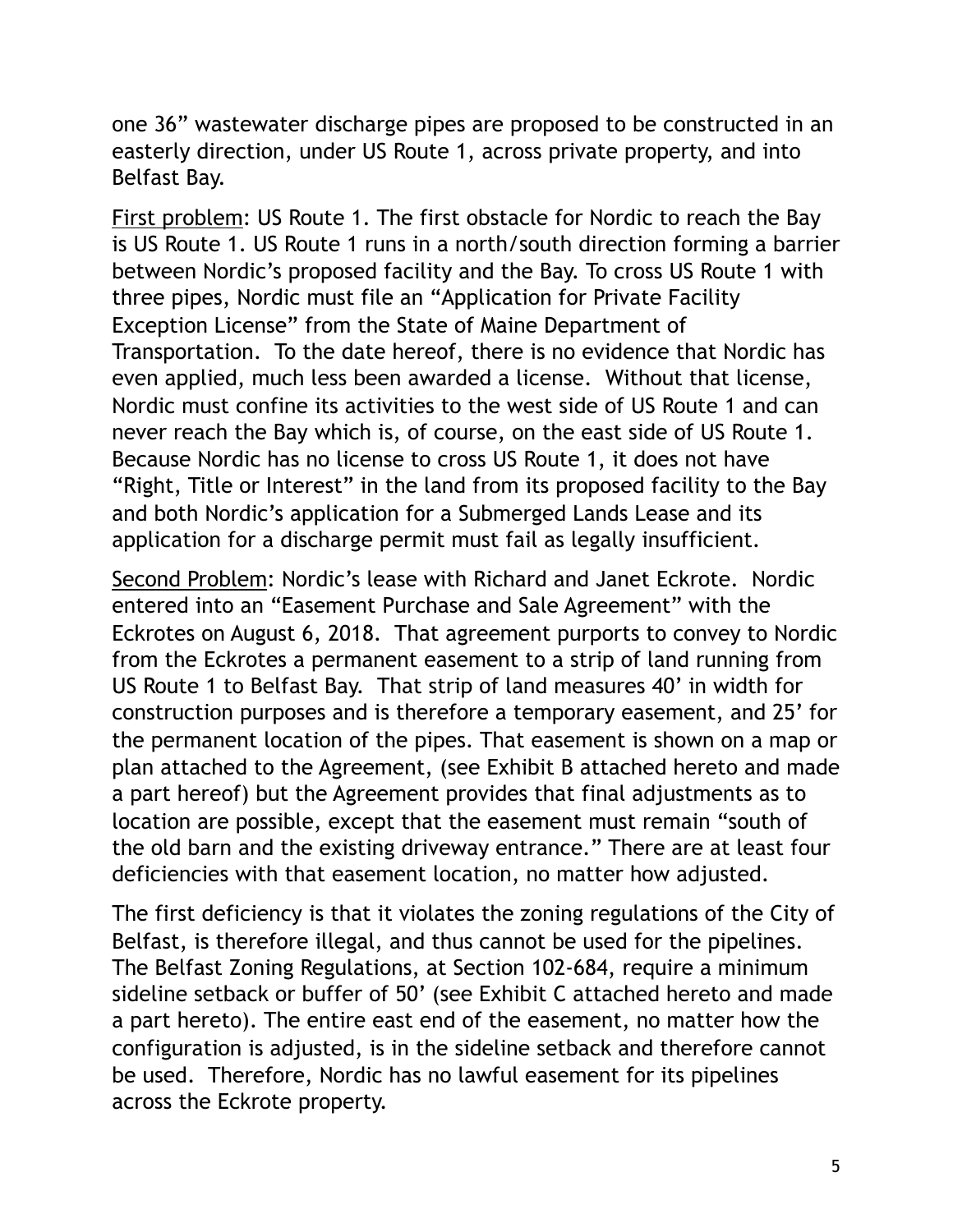The second deficiency is that even if the easement were re-negotiated to a different location on the Eckrote land, a location that did not violate the sideline setback regulations, the pipeline easement is still violative of the Belfast Zoning Regulations. The pipeline is an "accessory structure." It is not a primary structure. The primary structure is the proposed building on the land of the Belfast Water Bureau, west of US Route 1. The accessory structure on the Eckrote property is not accessory to any structure on the Eckrote lot. Therefore, use of the easement for the pipeline accessory to a primary use on a different lot. That accessory use is not permitted and is thus illegal and again deprives Nordic of a right to use the Eckrote land for its pipeline. Further, these pipes are accessory to an industrial use which is not authorized within the Res II Zoning area. Although the amended ordinances authorize intake and outfall pipes in the Res II zone, these pipes must be judged by the use to which they are accessory – and that industrial use is not permitted in the Res II Zone.

<span id="page-5-1"></span>The third deficiency is that much of the easement area is wetlands.<sup>[1](#page-5-0)</sup> Quite a bit of the wetlands areas are currently flagged in the field so they are obvious to the casual observer. The Maine wetlands law provides that Nordic must obtain a permit to destroy wetlands per DEP Rules, Chapter 310. In addition to the flagged wetlands on site, the easement runs to the Bay and thus runs into and through a coastal wetland. The first 75' of wetland running upgradient from the bay is considered "Adjacent to a Protected Resource" and is afforded special protection. Since Nordic has not filed to obtain any wetlands permits at all, or prove its exemption

<span id="page-5-0"></span><sup>&</sup>lt;sup>1</sup>Per DACF Rules, Chapter 3[1](#page-5-1)0, Preamble: The legislature has found that the State's freshwater wetlands, great ponds, coastal wetlands, rivers, stream, and brooks are resources of state significance, that these resources have great scenic beauty and unique characteristics, unsurpassed recreational, cultural, historical, and environmental value of present and future benefit to the citizens of the State, and that uses are causing the rapid degradation and, in some cases, the destruction of these critical resources, producing significant adverse economic and environmental impacts and threatening the health, safety and general welfare of citizens of the State. The Legislature has also found that the cumulative effect of frequent minor alterations and occasional major alterations of these resources poses a substantial threat to the environment and economy of the State and its quality of life. The terms "wetland", "wetlands", "waterbody", and "waterbodies" are used interchangeably and collectively in this rule to refer to freshwater wetlands, great ponds, rivers, streams, brooks, coastal wetlands, and the areas adjacent to them.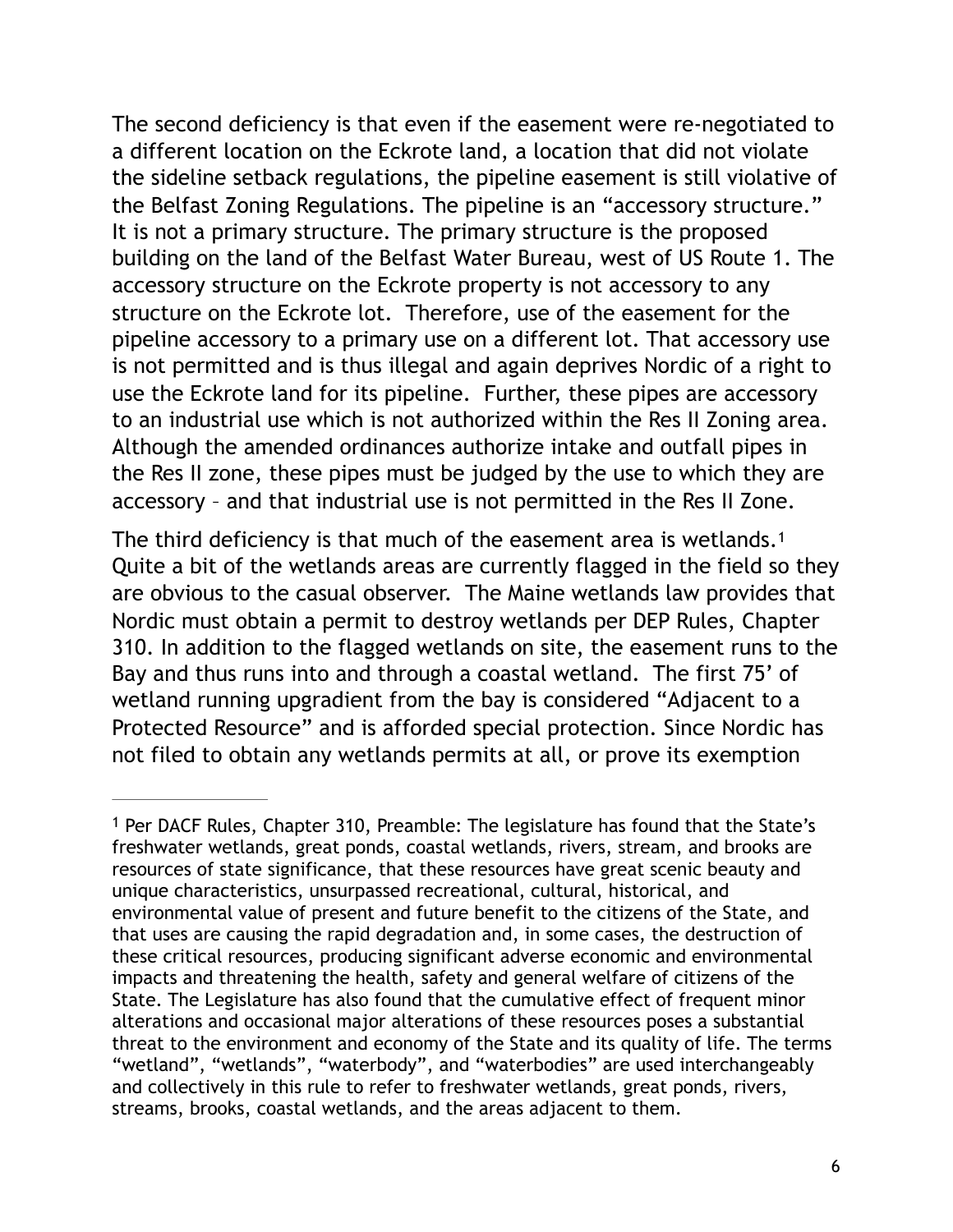from the regulatory requirements, its proposed disturbance of the wetlands without a permit is illegal again depriving Nordic of any right to use the Eckrote easement for its pipeline.

The fourth deficiency is that the easement only extends to the high-water line of the Eckrote property. See Exhibit A. Use of this easement would only allow Nordic to reach the high tide line and would not grant to Nordic any access to the intertidal zone and Penobscot Bay.

Nordic has no right to use the Eckrote easement for its pipeline. Even if Nordic had the right to cross US Route 1, which it lacks, gaining access to the Eckrote land and the easement acquired on that land by Nordic provides Nordic with no right to use that easement for the pipeline. Beyond that, the purported easement does not reach Penobscot Bay and is therefore useless for Nordic's pipeline.

Third Problem: The intertidal zone and littoral zone rights of others beyond the easement. As it proceeds from US Route 1 to the termini of the pipes, Nordic must be concerned about three categories of land: the upland, the intertidal zone and the littoral zone. The upland area is the dry land for which the owner typically possesses title in "fee simple absolute" or clear title vesting solely in the owner. The intertidal zone is the land between the mean high tide line and the mean low tide line. That land is owned similarly to the upland area except that in the intertidal zone the public has the right to trespass for purposes of "fishing, fowling or navigation." Below the mean low tide line and extending out 1000 feet lies the littoral zone associated with each upland property. The side lines of the littoral zone associated with each upland property are determined by drawing a line between the two points at which the upland parcel meets the mean high tide line (the "base line") and extending sidelines perpendicular to the base line to a point 1000' beyond the mean high tide line. See Department of Agriculture, Conservation and Forestry Rules Chapter 53. In that littoral zone the State of Maine holds the submerged land in a trust for the people of Maine. This gives rise to the process by which one applies to the State for a lease of the aforementioned public lands. Assuming, a*rguendo*, the upland easement deficiencies discussed did not exist, Nordic's "Option 2" pipeline route requires easements and/or non-objection letters from many property owners. Although impossible to see from the "Option 2" map prepared by Nordic and widely circulated, which shows only the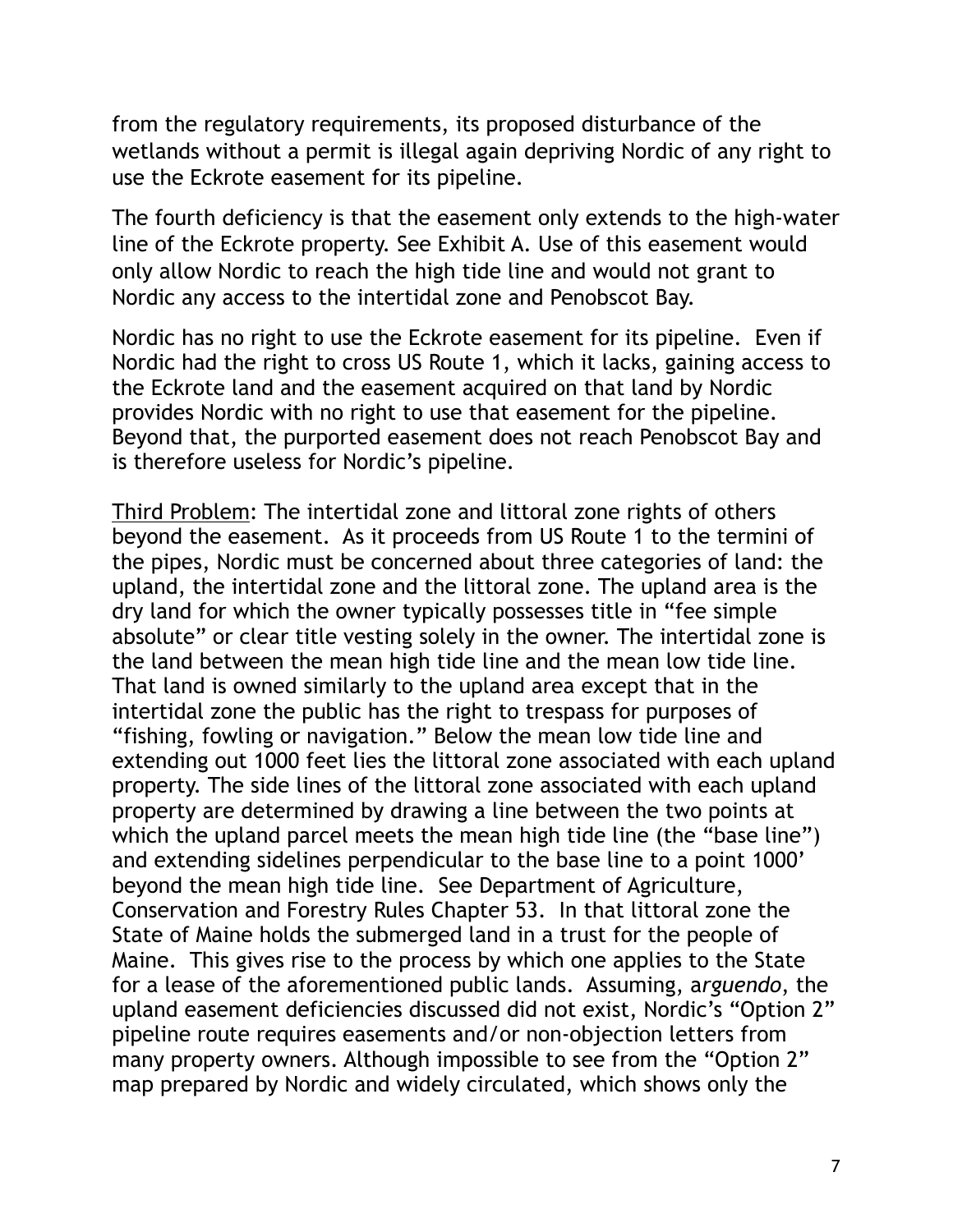properties in Belfast, the pipe location violates the property rights and trespasses on property owned by people in Northport. As the Belfast and Northport intertidal and littoral property lines extend oceanward, they are perpendicular, intersecting and overlapping, and thus their attendant rights are in conflict. This is not shown on Nordic's "Option 2" map for reasons that seem clear. The conflicting property rights would have been revealed and Nordic's lack of Right, Title or Interest would be clear. Two surveys exist that doubtless show the Northport properties and thus show the conflicting interest and trespass contemplated by the pipeline shown on "Option 2." Those two surveys are referenced on the "Option 2" map but Nordic will not allow the surveyors to release those surveys. Various citizens, including people in Northport, have requested that DEP and the Department of Agriculture, Conservation and Forestry require Nordic to release the surveys, or file them with the agencies where under Freedom of information, citizens could pay the requisite fee and obtain copies. Nordic refuses.

By the use of private surveys, tax maps, overflights, GPS data and other information, Northport citizens have created a map showing Nordic's trespass on the intertidal zone of some landowners and the use of the littoral zone of others, all without any attempt to seek permission. The lack of easements, titles, or permission of any sort from property owners makes the section of the pipeline plan, "Option 2," illegal as well. See map, Exhibit D, attached hereto and made a part hereof.

**Remedy**: Both the Department of Agriculture, Conservation and Forestry and the DEP have created a process, a substantial component of which is a finding that an application is "complete for review." That finding triggers the next steps in the administrative review process. That finding requires the staff to conclude that the applicant has proper "Right, Title or Interest" in the subject property and project. In the case of the Department of Agriculture, Conservation, and Forestry, there is no direct penalty for misleading the agency about having proper "Right, Title and Interest", but any lease so obtained is revocable by the Department. In the case of DEP, the Rule, Chapter 2 Section 11 (D) provides that: "The Department may return an application, after it has already been accepted as complete for processing, if the Department determines that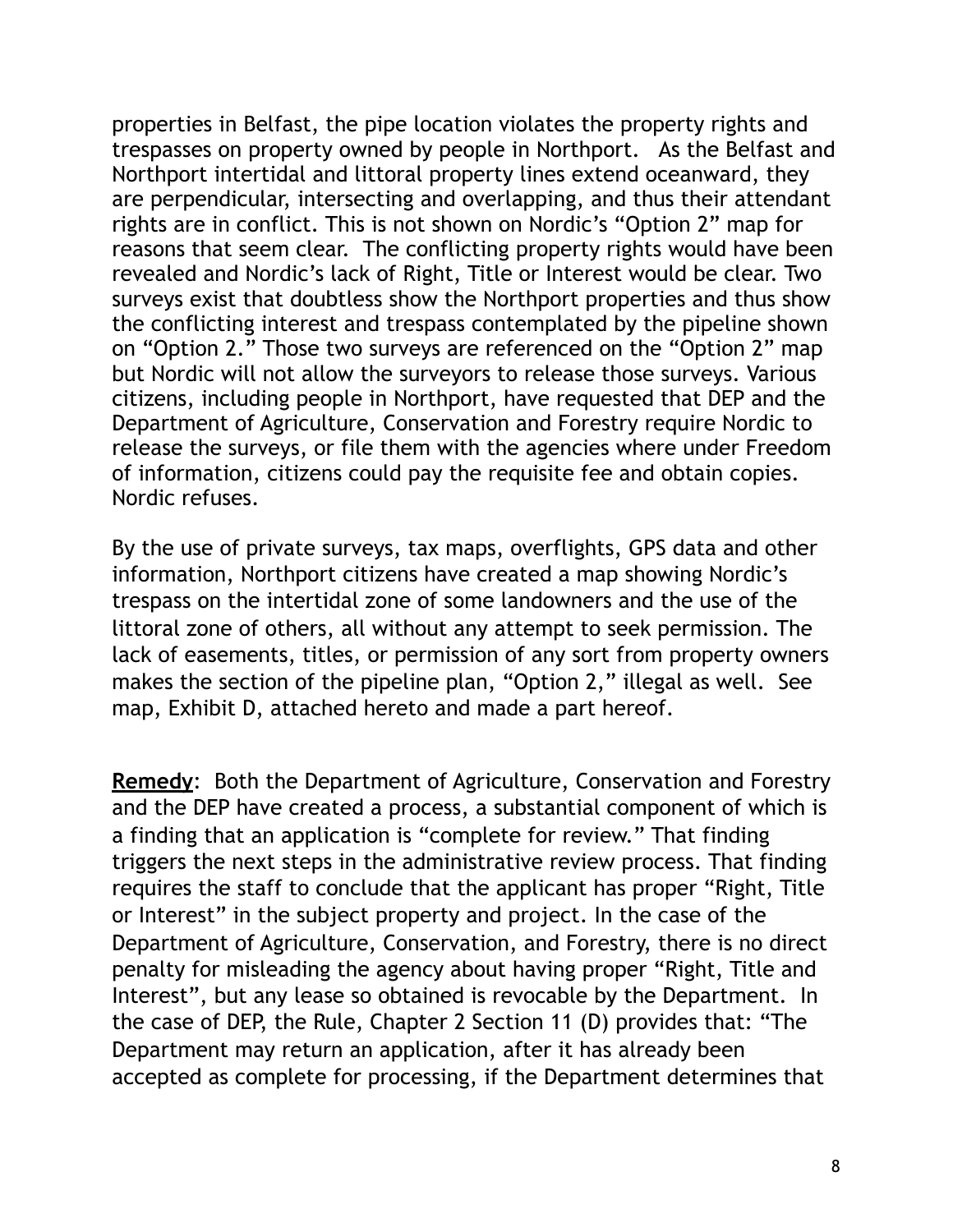the applicant did not have, or no longer has, sufficient title, right or interest."

Any finding of "completeness" of the Nordic application either for a Submerged Lands Lease or for an MPDES permit is legally deficient and cannot stand. This, then, is to move and request that the Department of Agriculture, Conservation and Forestry and the Department of Environmental Protection follow the law and reverse their respective findings that the Nordic applications are complete for processing, and return the applications to the applicant reserving for the applicant an opportunity to re-apply should it ever acquire proper right title or interest as required by law.

Kimbery J. Ervin Tucker, Esq. Attorney for Upstream Watch and The Maine Lobstering Union Maine Bar. No. 6969 48 Harbour Pointe Drive Lincolnville, ME 04849 [k.ervtucker@gmail.com](mailto:k.ervtucker@gmail.com)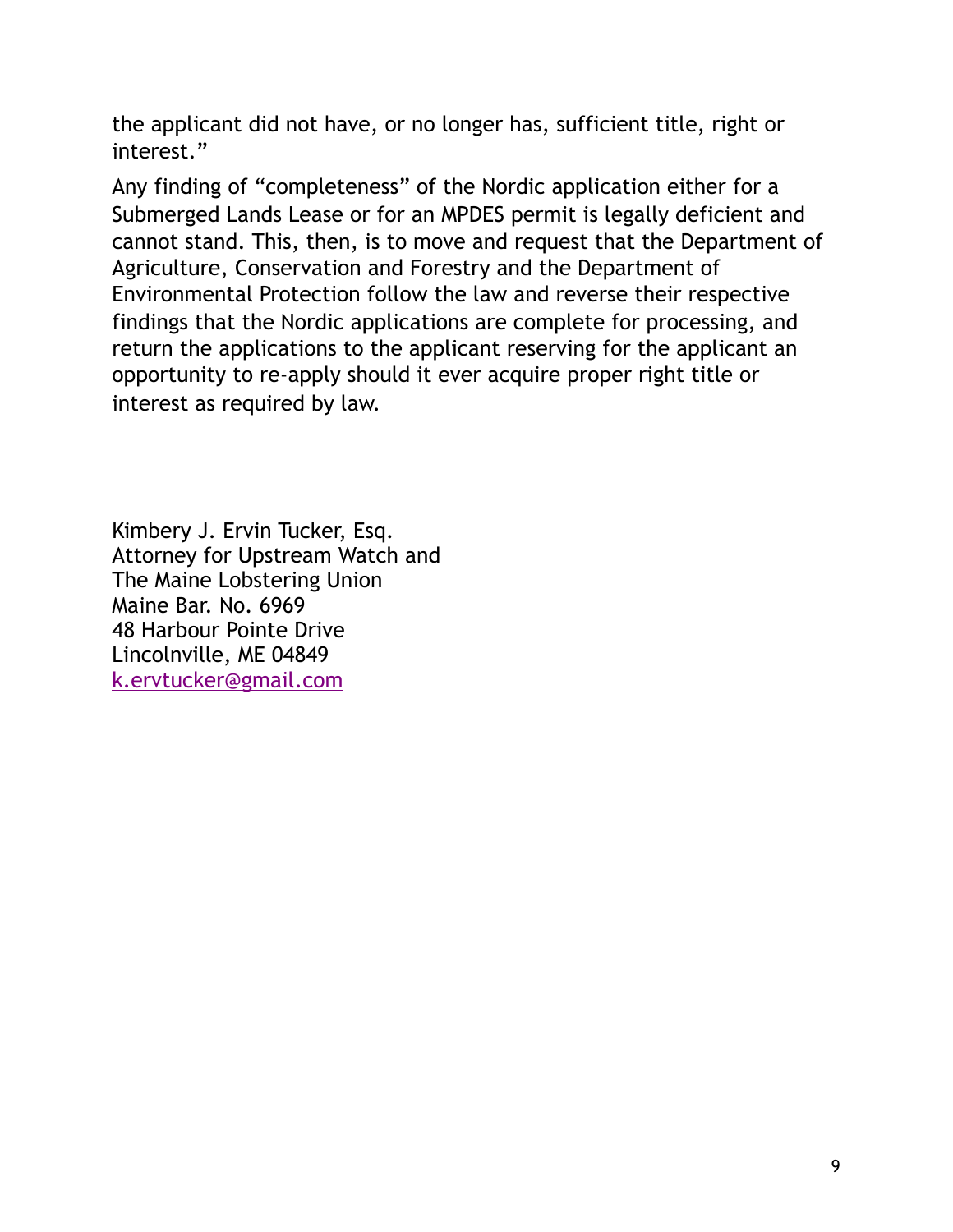# **EXHIBITS**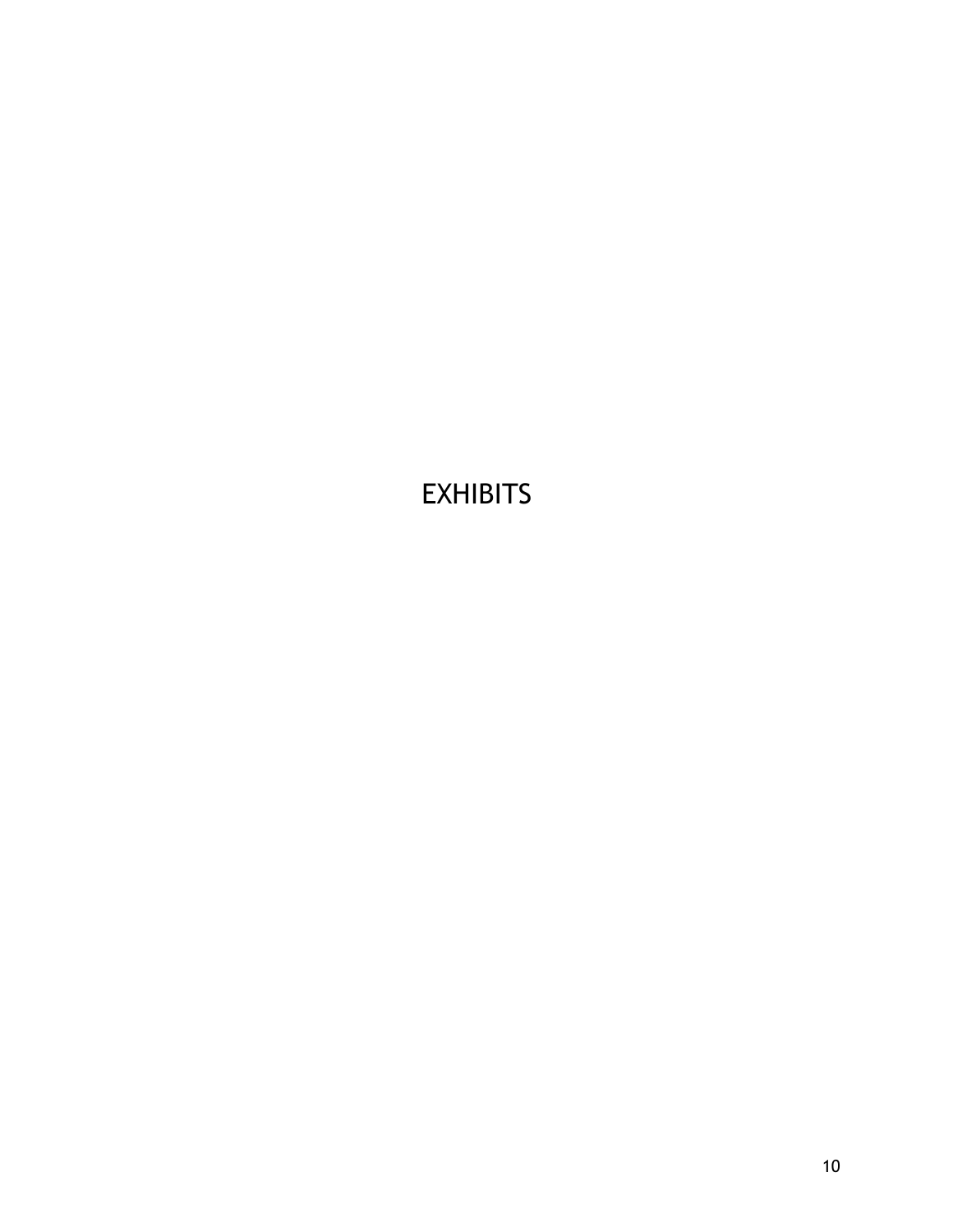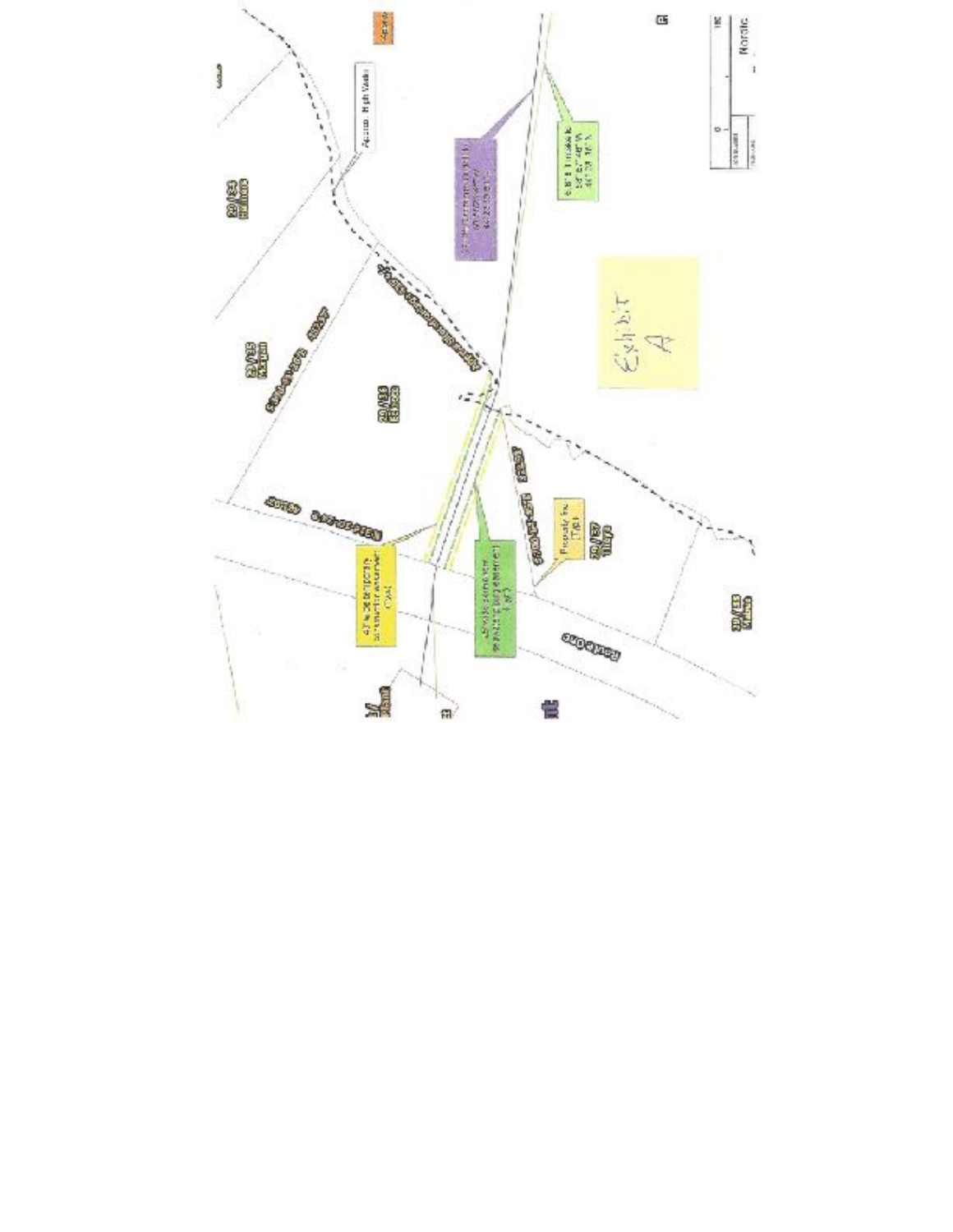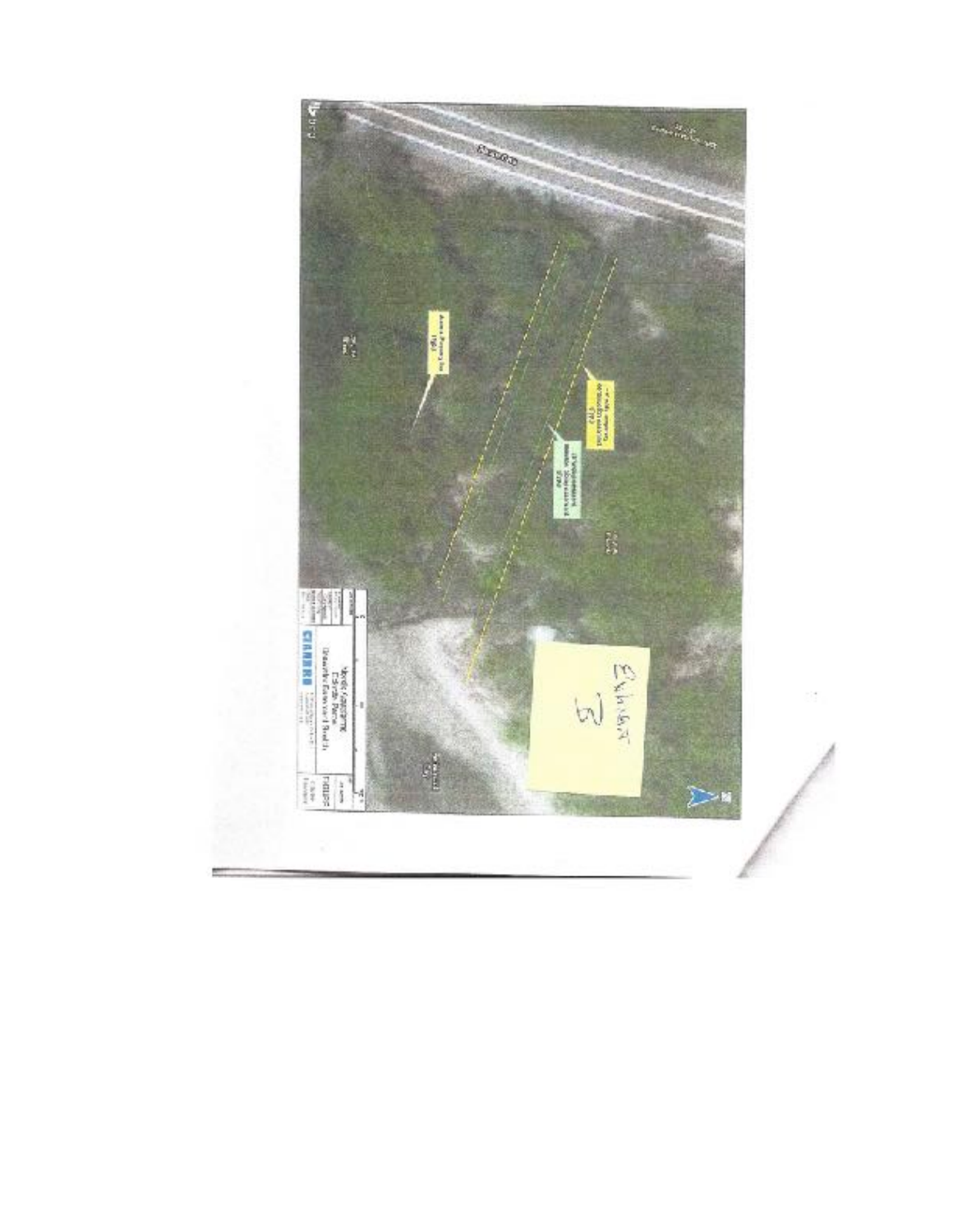| minist. A hand lussed apparentment operation may discharge wasteworker for and use<br>The finish contine of fresh waterbody. |         |  |
|------------------------------------------------------------------------------------------------------------------------------|---------|--|
| <b>RESERVED IN AUTHOR</b><br><b><i><u>Emissional</u></i></b> addoe.                                                          |         |  |
| interesting should be addressed at a support-                                                                                | $B + b$ |  |

Startage facility/worehouse.

- Docks, floods, said similar uses that accur below sonual fide.
- 

×

- Hydropower ganeration. significant groundwater well.
- 

significant water totelse or significant water disclomy-tootfall pipe.

Accessory numeridential structures that say 500 equate feet or greater in size and accessory nonresidential non (to a permitted use of noncomforming use of record). [12] Socialth telecommunications fuelfities.

Sec. 101-683. Pmhihited uses.

Unity those uses specifically listed as permitted uses requiring Code Enforcement Officer ration or perceited uses requiring Planning Beard ration are stored within the Rests One South Business Park District. All other uses are prohibited.

Sec. 102-684. Dimensional standards for unorcal/ential uses and nonrestocatial structures incated in the Ronic One Sunth Business Park District.

(a) Minimum list site and minimum be fromage requirements for nonresidential next.

A let (property) that is occupied by a nonresidential use shall be a minimum of 87,120 net square fest (2 net nereo in size and shall have a relations of 250 lineal feet of most frontage, if the lot has frantage on a road. This lot size requirement applies regardless if the lat is connected to public tensor or uses a substantiace system for wastervator disposal.

(b) Minhmum errortwre setback requirements for materialmental structures.

(f) The following minimum seriorsk requirements shall apply to nonresidential structures and accessory structures to said more-idential structures that are toroted an a lot (property) that does not have road frontage an Perkim. Road: 031.50 REFERENCE OPTION  $B.3$ MANNING **INLARD** RECOMMENDATION: Front - 51 feet

 $\begin{array}{ll} \text{Sfde} & = & \text{Sff} \text{fsec} \\ \text{Rear} & = & \text{Sff} \text{fsec} \end{array}$ 

All structure settiacks shall be recurred from the respective property lines. If a lot date not have framings on a road, the front sethnet requirement shall not upply and all structures shall comply with the side and rear sethuck roquirvments.

đ

**Holigh**